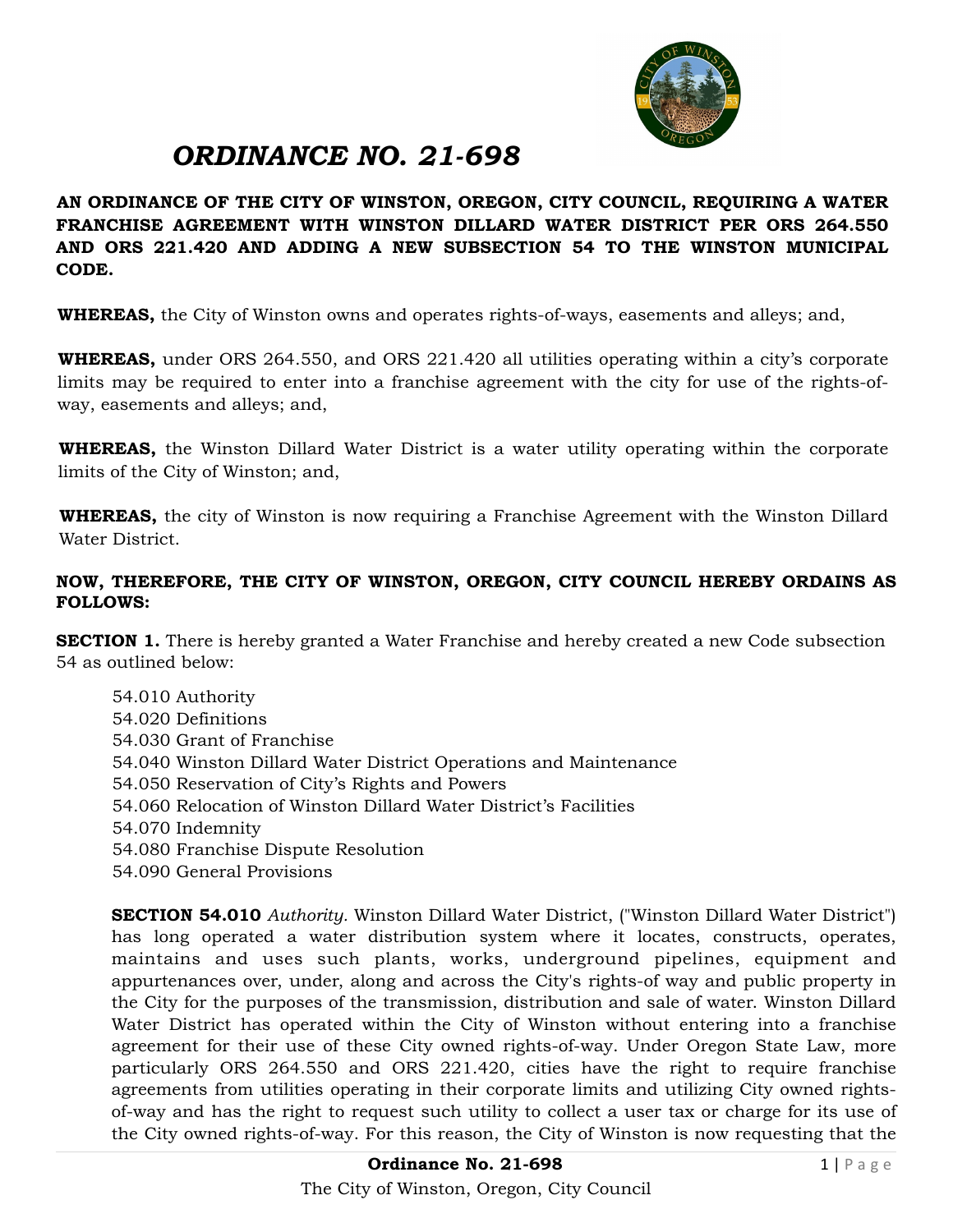Winston Dillard Water District, an Oregon governmental utility, enter into a franchise agreement with the City of Winston.

**SECTION 54.020** *Definitions.* For the purposes of this Franchise the following terms, phrases, words and their derivations shall have the meaning given in this Section. When not inconsistent with the context, words used in the present tense include the future, words in the plural include the singular, and words in the singular include the plural. Words not defined shall be given their common and ordinary meaning.

*Winston Dillard Water District:* Means Winston Dillard Water District Corporation, dba Winston Dillard Water District, a Winston, Oregon Chapter 264 Water Supply District, and its respective successors and assigns, agents and contractors.

*City:* Means the City of Winston, a municipal corporation of the State of Oregon, and its respective successors, assigns, agents and contractors.

*Days:* Means business days.

*Effective Date:* Means October 1, 2021, provided that it has been duly accepted by Winston Dillard Water District, upon which the rights, duties and obligations of this Franchise shall come into effect, and the date from which the time requirement for any notice, extension and/or renewal shall be measured.

*Facilities:* means, collectively, any and all Water transmission systems, distribution systems, and appurtenances owned by Winston Dillard Water District, now and in the future in the Franchise Area, including but not limited to, Water plants, Water pipes, pipelines, mains, laterals, conduits, services, regulators, valves, meters, meter-reading devices, fences, vehicular protection devices, communication systems, and control systems and other equipment, appliances, fixtures, attachments, appurtenances and other items necessary, convenient, or in any way appertaining to any and all of the foregoing for the purposes of transmission, distribution, storage and sale of Water.

*Franchise:* Means the grant by the City of rights, privileges and authority embodied in this Ordinance.

*Franchise Area:* Means the surface and space above and below rights-of-way owned or held by the City, including, without limitation, rights-of-way for:

- Public roads, streets, avenues, alleys, bridges, tunnels, City-owned easements, and highways as currently exist and/or as may hereafter be constructed, platted, dedicated, acquired or improved within the present limits of the City and as such limits may be extended by annexation or otherwise during the term of this Franchise; and
- All City-owned utility easements dedicated for the placement and location of various utilities, provided such easements would permit Winston Dillard Water District to fully exercise the rights granted' under this Franchise within the area covered by the easement.

*Water*: Means natural, manufactured, renewable and/or mixed Waters.

*Gross Revenues:* Except as otherwise provided in OAR 860-022-0040, "gross revenue(s)" means revenues received from utility operations within City Corporate Limits, less related net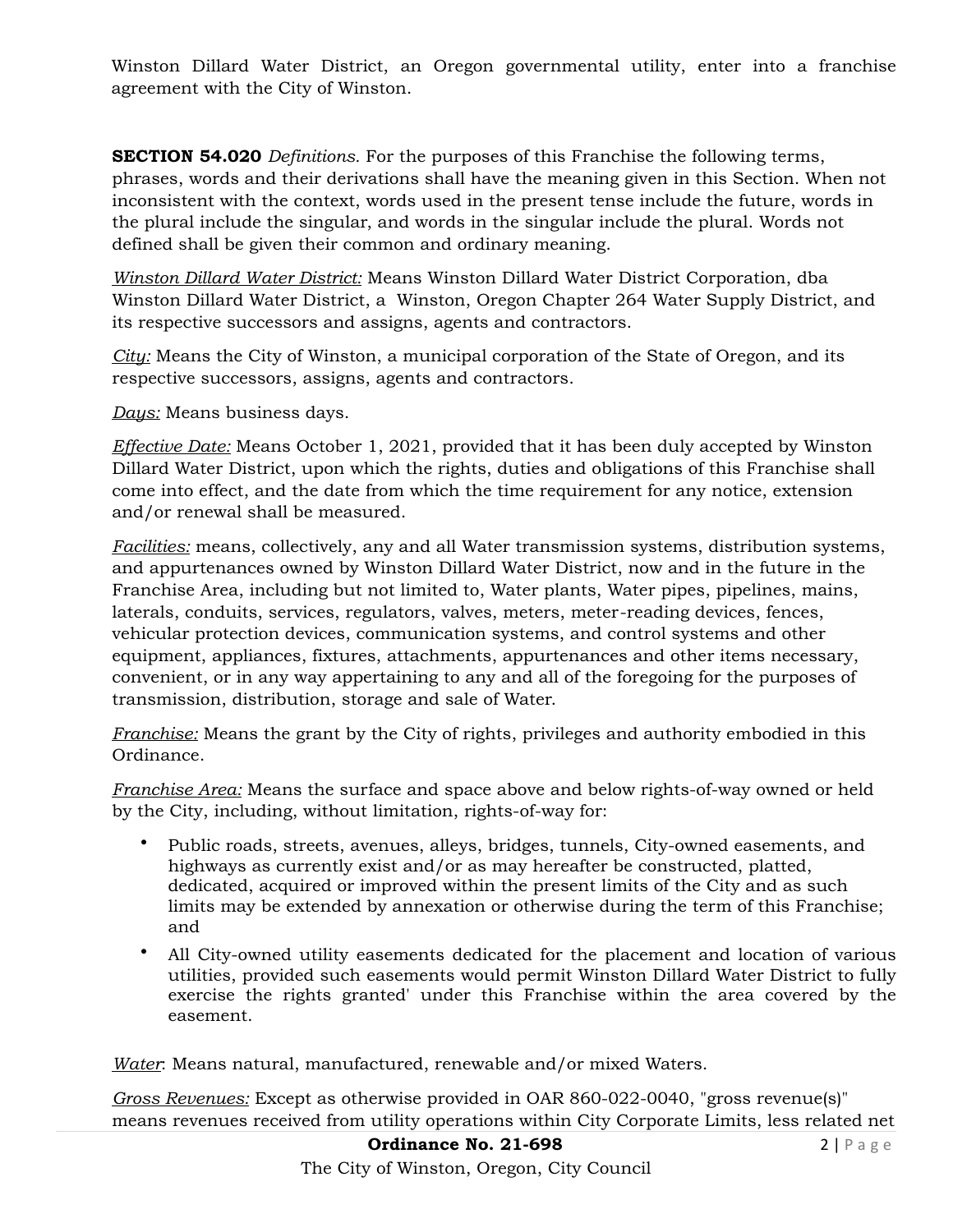uncollectible fees. Gross revenues shall include revenues from the use, rental, or lease of the utility's operating facilities. Gross revenues shall not include proceeds from the sale of bonds, mortgage or other evidence of indebtedness, securities or stocks, sales at wholesale by one utility to another utility purchasing the service is not the ultimate customer.

*Maintenance, maintaining, or maintain:* Means, without limit, repairing, replacing, upgrading, examining, testing, inspecting, and removing Winston Dillard Water District Facilities, vegetation management, digging and excavating, and restoration of affected Right-of-way surfaces.

*Parties:* Means City and Winston Dillard Water District collectively.

*Party:* Means either City or Winston Dillard Water District individually.

*Person:* Means a business entity or natural person.

*Right-of-way:* Means the surface of and the space along, above, and below any street, road, highway, freeway, bridge, tunnel, lane, sidewalk, alley, City-owned utility easement and/or right of-way now or hereafter held or administered by the City within its corporate limits.

*State:* Means the State of Oregon.

# **SECTION 54.030 GRANT OF FRANCHISE.**

**54.031** *Grant*. City hereby grants to Winston Dillard Water District the right, power, privilege and authority to enter upon all roads, rights of-way, streets, alleys, highways, or structures, lying within the Franchise Area to locate, construct, operate and maintain its Facilities for the purpose of controlling, distributing, storing, and transmitting Water, as may be necessary to provide Water service.

**54.032** *Effective Date.* This Ordinance will become effective per SECTON 2 at the end of this ordinance.

**54.033** *Term.*

**54.033.1** The rights, privileges and Franchise granted to Winston Dillard Water District will extend for an initial term of ten (10) years from the Effective Date, and shall automatically extend for successive one (1) year terms unless, (a) a new agreement is entered into; (b) this Franchise is renewed for a (5) five year term subject to *54.033.2* below; (c) the Franchise is terminated by agreement between the Parties; or (d) either party provides the other party not less than one hundred eighty (180) days prior written notice of its intent not to renew a successive term.

**54.033.2** In the event a Party desires to renew the Franchise as provided in 2.3.1(b) above, such party shall notify the other Party in writing a request to renew for a ten (10) year period prior to the end of the initial term. If both Parties mutually agree to such a renewal, the renewal date shall commence the day immediately following the expiration date of the initial term, and all terms and conditions of the Franchise shall remain the same, except the effective date of such term.

**54.034** *Non-Exclusive Franchise.* This Franchise is not an exclusive Franchise. This Franchise shall not prohibit the City from granting other franchises within the Franchise Area that do not interfere with Winston Dillard Water District's rights under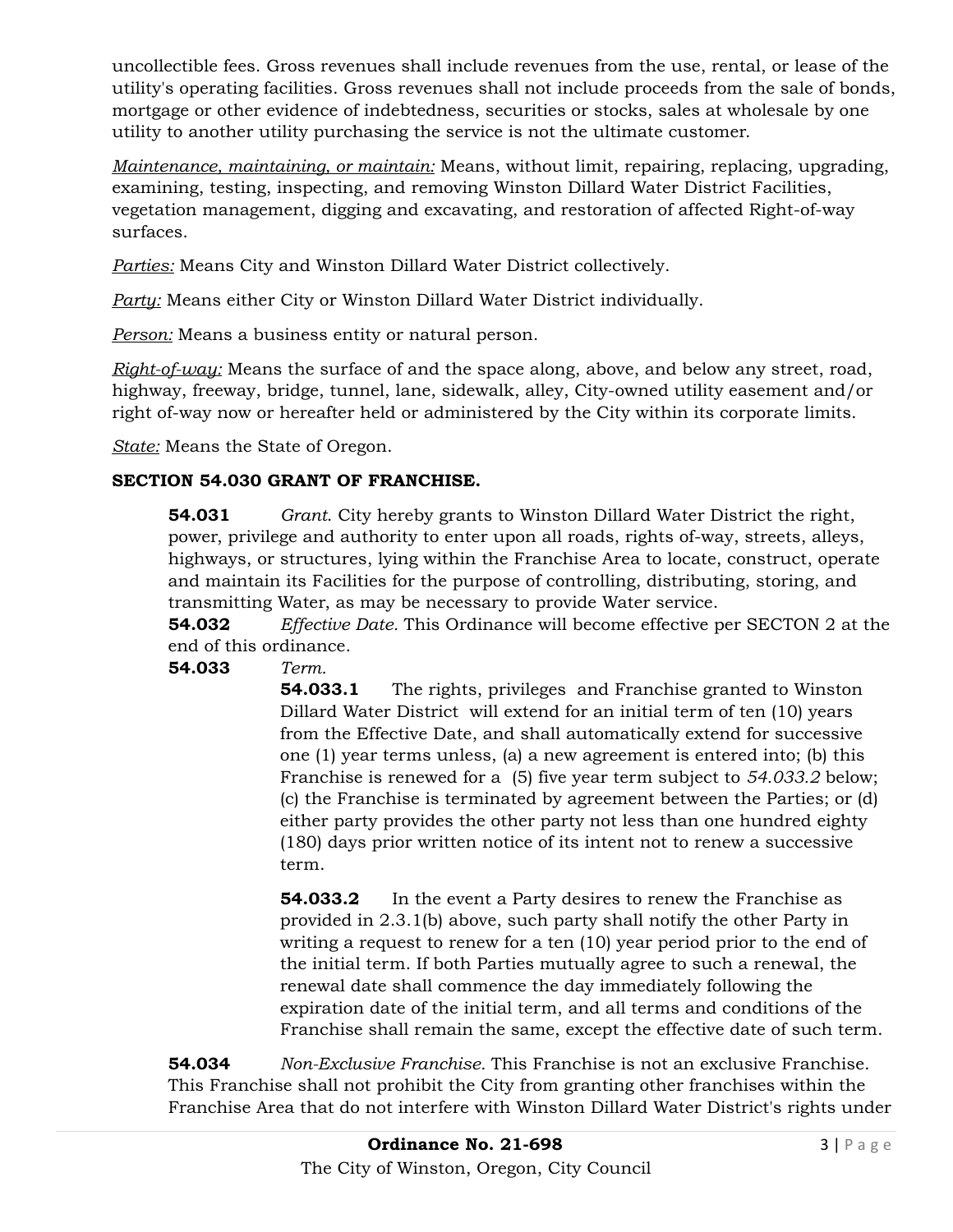this Franchise. City may not, however, award a Water Franchise to another party under more favorable or less onerous terms than those of this Franchise without this Franchise being amended to reflect such more favorable or less onerous terms.

**54.035** *Assignment of Franchise.* Winston Dillard Water District shall have the right to assign its rights, benefits and privileges under this Franchise. Any assignee shall, within thirty (30) days of the date of any assignment, file written notice of the assignment with the City together with its written acceptance of all terms and conditions of this Franchise. As permitted by federal law, and state law, and Commission regulation Winston Dillard Water District shall have the right, without notice to or consent of the City, to mortgage or hypothecate its rights, benefits and privileges in and under this Franchise as security for indebtedness.

#### **54.036** *Franchise Fees.*

**54.036.1** In consideration of the rights, privileges, and franchise granted by City to Winston Dillard Water District under this Franchise, Winston Dillard Water District will pay City six percent (6%) of Winston Dillard Water District's Gross Revenues derived from service to customers located within City (the "Franchise Fee"). Winston Dillard Water District will pay the Franchise Fee in quarterly installments, which quarterly installments will be due not later than thirty (30) days following the end of the quarter to which the payment relates.

For the purposes of this subsection, "City" means the area within the corporate limits of the City as now constituted, together with any area hereafter annexed by the City.

City may modify Franchise Fee amount and terms with six (6) months' notice to Franchisee.

 Franchisee shall provide free of charge to City bulk water for use by Public Works Department for 12 months for each year of the agreement.

**54.036.2** Contemporaneously with each quarterly payment, Winston Dillard Water District will file with City a sworn statement describing the total gross revenues Winston Dillard Water District received during the applicable quarter ("the Accounting Statement"). City's acceptance of any payments under this Section will not constitute a waiver by City of any Winston Dillard Water District breach of this Franchise.

**54.036.3** Inspection of Books and Records. On thirty (30) days' advance written notice to Winston Dillard Water District, City may review such Winston Dillard Water District books, records, documentation, and/or information that City reasonably determines necessary or appropriate to audit an Accounting Statement and/or ascertain Winston Dillard Water District's compliance with this Franchise. Winston Dillard Water District will cooperate with City in conducting any inspection and/ or audit in-person, by mail or electronic means and will correct any discrepancies affecting City's interest in a prompt and efficient manner. Winston Dillard Water District will keep all its books, records, documentation, and/or information at its Winston, Oregon headquarters.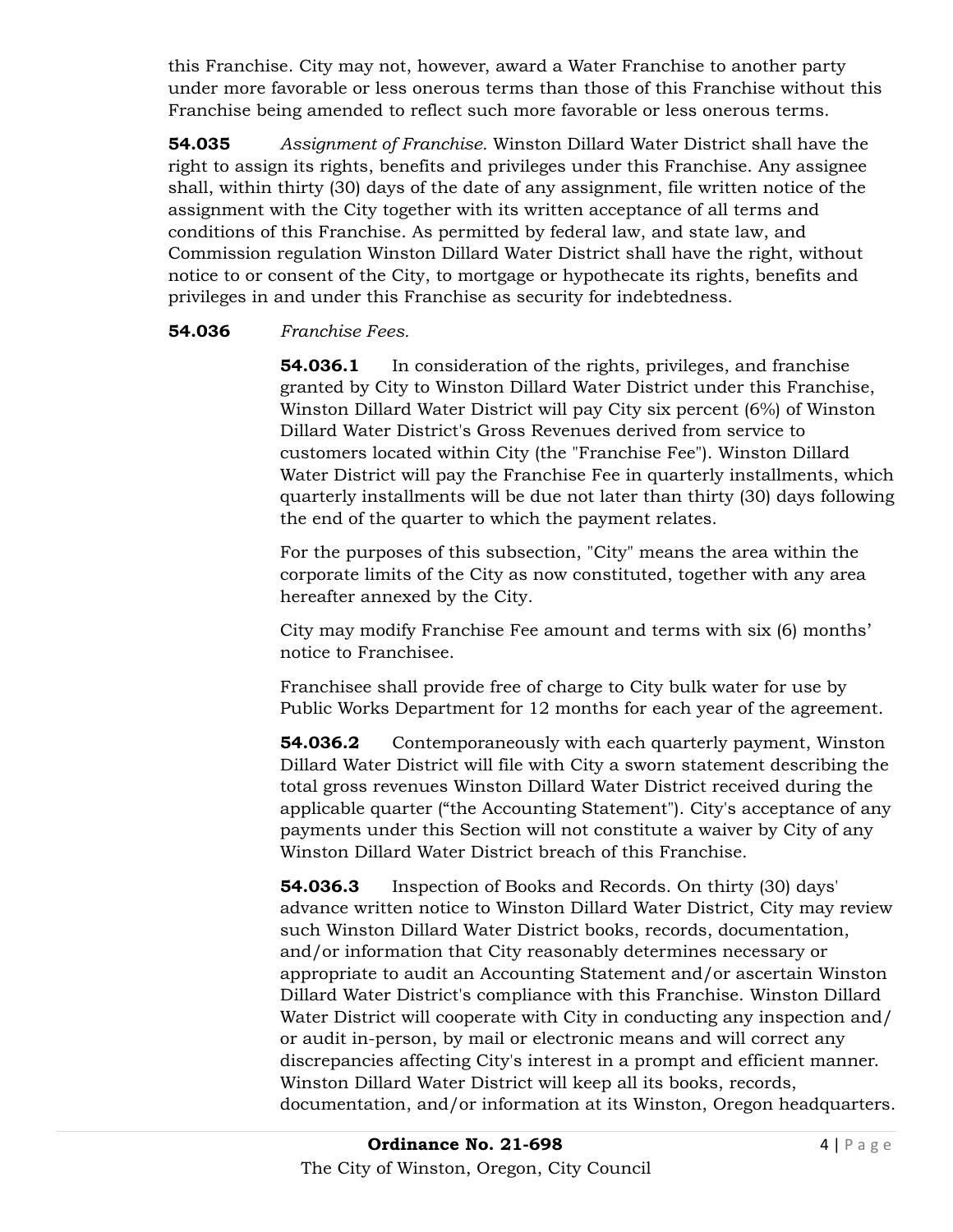**54.036.4** Equality of Franchise Fees and Costs. In the event that the City increases charges as prescribed by law upon Winston Dillard Water District for any fees, taxes or other costs in connection-with the issuance, maintenance, existence, continuation, and/or use of the Franchise or public right-of-way granted herein, City shall impose equivalent charges for any fees, taxes or other costs upon any and all other franchisee(s) doing the same business as or competing with Winston Dillard Water District. In the event that City does not impose equivalent charges upon other franchisee(s) doing the same business as or competing with Winston Dillard Water District, the City will charge Winston Dillard Water District the fees, taxes or other costs imposed upon Winston Dillard Water District prior to the increase until all franchisee(s) doing the same business as or competing with Winston Dillard Water District are charged the same.

## **SECTION 54.040 WINSTON DILLARD WATER DISTRICT OPERATIONS AND MAINTENANCE.**

**54.041** *Compliance with Laws, Regulations, Codes and Standards.* In carrying out any authorized activities under the privileges granted by this Franchise, Winston Dillard Water District shall meet accepted industry standards and codes and shall comply with all applicable laws, regulations and ordinances of any governmental entity with jurisdiction over Winston Dillard Water District's Facilities in the Franchise Area. This includes all applicable, laws, regulations and ordinances existing as of the Effective Date or as may be subsequently enacted by any governmental entity with jurisdiction over Winston Dillard Water District's operations within the Franchise Area. The City shall have the right to make and enforce reasonable rules and regulations that are not discriminatory in nature. Prior to the adoption of any new rule, procedure or policy of general applicability such as right-of-way construction standards, public works standards, right-of-way permit fees, street cutting fees, and/or development permit fees, Winston Dillard Water District shall be provided a written draft document for comment with a response period of not less than thirty (30) days. Notwithstanding the foregoing, failure to provide such notice shall not invalidate such new rules, procedures, or policies of general applicability, nor exempt Winston Dillard Water District from compliance with such new rules, procedures or policies. Service shall be supplied to the City and its inhabitants in accordance with Winston Dillard Water District's rules and regulations.

**54.042** *Facility location by Winston Dillard Water District and Non- interference.* Winston Dillard Water District shall have the discretion to determine the placement of its Facilities as may be necessary to provide safe and reliable Water service, subject to the following non-interference requirements. All construction, installation, repair or relocation of Winston Dillard Water District's Facilities performed by Winston Dillard Water District in the Franchise Area will be done in such a manner as not to interfere with existing facilities of other, public or private, including drains, drainage ditches and structures, irrigation ditches and structures located therein, nor with the grading or improvement of such roads, rights of way or other public property subject to this franchise.

**54.043** *Facility Location Information.* Winston Dillard Water District shall provide the City, upon the City's reasonable request, Facility location information in electronic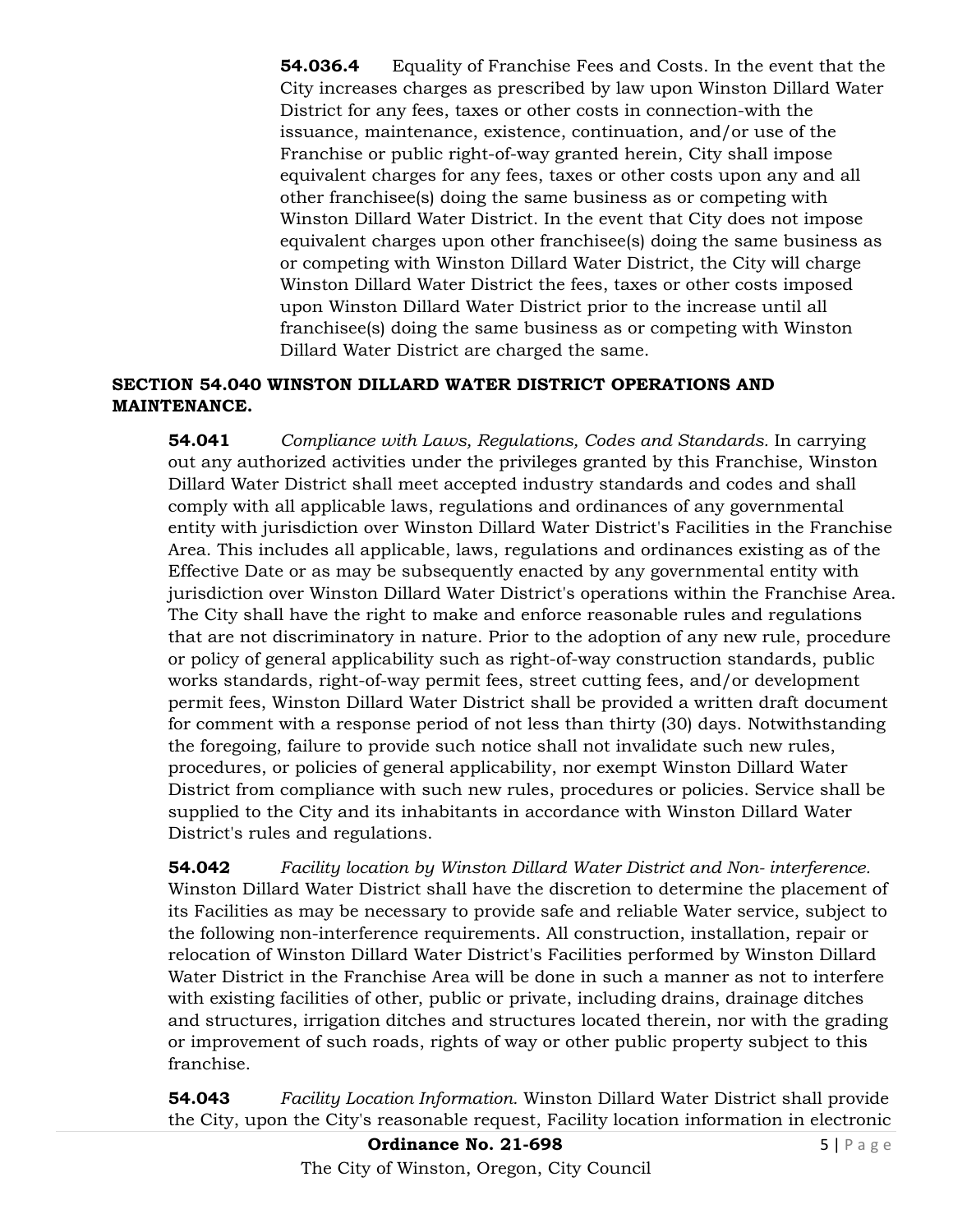or hard copy showing the location of its Facilities at specific locations within the Franchised Area, to the extent such information is reasonably available. Winston Dillard Water District does not warrant the accuracy of any such Facility location information provided and, to the extent the location of Facilities is shown, such Facilities may be shown in their approximate location. With respect to any excavations within the Franchise Area undertaken by or on behalf of Winston Dillard Water District or the City, nothing stated in this Franchise is intended (nor shall be construed) to relieve either Party of their respective obligations arising under the State one-call law with respect to determining the location of existing underground utility facilities in the vicinity of such excavations prior to commencing work.

**54.044** *Vegetation Management—Removal of Trees/Vegetation Encroachment.* The right of Winston Dillard Water District to maintain its Facilities shall include the right, as exercised in Winston Dillard Water District's professional discretion to minimize the likelihood that encroaching (either above or below the ground) vegetation can interfere with or limit access to Winston Dillard Water District's Facilities or pose a threat to public safety and welfare. Winston Dillard Water District or its agents may accordingly remove or limit, **without recourse or payment of compensation at its sole expense,** the growth of vegetation which encroaches upon its Facilities and/or Water transmission and distribution corridors within the Franchise Area.

**54.045** *Right of Excavation.* For the purpose of implementing the privileges granted under this Franchise, and subject to the conditions described herein, Winston Dillard Water District is authorized to make any necessary excavations in, under and across the streets, alleys, roads rights-of-way and public grounds within the Franchise Area. Such excavation shall be carried out with reasonable dispatch and with as little interference with or inconvenience to the public as may be feasible. Winston Dillard Water District shall remove all debris stemming from excavation and construction. The Right-of-way surface shall be restored by Winston Dillard Water District after excavation, in accordance with applicable City and Winston Dillard Water District specifications. Prior to performing such work, Winston Dillard Water District shall obtain all legally required permits at no expense of Winston Dillard Water District, including the opening or disturbance of any Right of-way-within the Franchise Area. Permits are being provided at no cost by the City in exchange for water use records requested from the water district and provided to the City. City shall cooperate with Winston Dillard Water District in granting any permits required, providing such grant and subsequent construction by Winston Dillard Water District shall not unduly interfere with the use of such Rights-of-way. Winston Dillard Water District shall adhere to all building and zoning codes currently or hereafter applicable to construction, operation or maintenance of the Water Franchise in the Franchise Area, provided that such codes are of general applicability and such codes are uniformly and consistently applied by City as to other public utility companies and other entities operating in the City. The payment of any generally applicable and non-discriminatory right-of-way permit fees, street cutting fees, or development permit fees shall be required in addition to payment of the Franchise Fee herein.

**54.046** *Emergency Work.* In the event of an emergency requiring immediate action by Winston Dillard Water District to protect the public health and safety or for the protection of its Facilities, or the property of the City or other persons in the Franchise Area, Winston Dillard Water District may immediately proceed with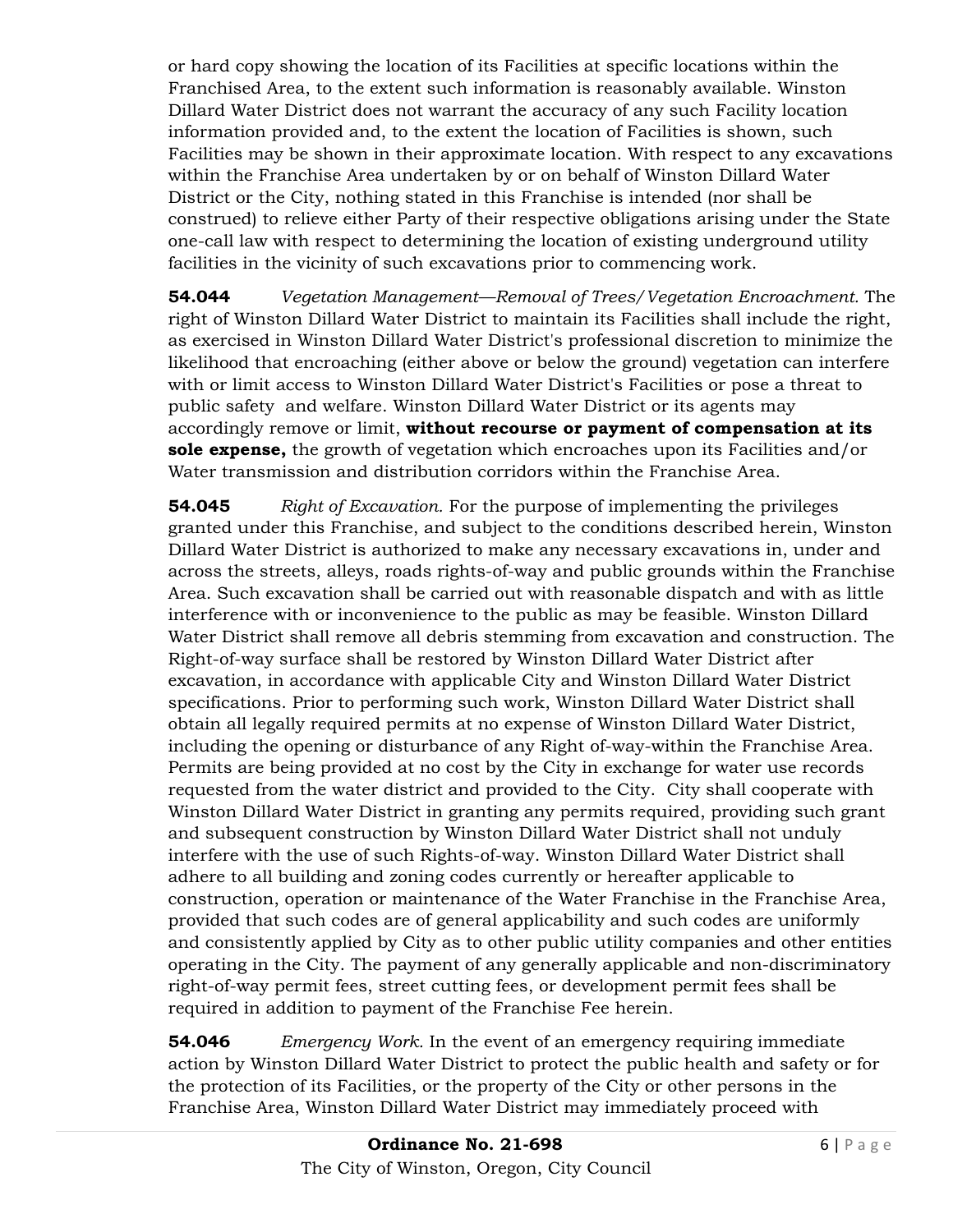excavation or other Right-of-way work, with concurrent notice to the City or at the next available opportunity.

## **SECTION 54.050 RESERVATION OF CITY'S RIGHTS AND POWERS.**

**54.051** *Reservation of Right.* The City, in granting this Franchise, does not waive any rights which it may not have or may subsequently acquire with respect to road rights-of-way or other property of City under this Franchise, and this Franchise shall not be construed to deprive the City of any such powers, rights or privileges which it now has or may hereafter acquire to regulate the use of and to control the City's roads, rights-of-way and other public property covered by this Franchise. Nothing in the terms of this Franchise shall be construed or deemed to prevent the City from exercising at any time and any power of eminent domain granted to it under the laws of the State.

**54.052** *Necessary Construction/Maintenance by City.* The construction, operation and maintenance of Winston Dillard Water District's Facilities authorized by this Franchise shall not preclude the City, its agents or its contractors, from grading, excavating, or doing other necessary road work contiguous to Winston Dillard Water District's Facilities; provided that Winston Dillard Water District shall be given not less than ten (10) business days' notice of said work, except in events of emergency when there exists an unforeseen and substantial risk or threat to public health, safety, welfare, or waste of resources in which case the City will make reasonable efforts to contact Winston Dillard Water District prior to doing said work; and provided further that, if Winston Dillard Water District provided an accurate location of its facilities upon request, the City, its agents and contractors, shall be liable for any damages, including any consequential damages to third parties, caused by said work to any Facilities belonging to Winston Dillard Water District, up to the amount of liability under the Oregon Tort Claims Act.

**54.053** *Expansion of Winston Dillard Water District's Facilities.* Facilities in the City's Franchise Area that are incidental to the Franchise Area, or that have been, or are at any future time acquired, newly constructed, leased, or utilized in any manner by Winston Dillard Water District shall be subject to all provisions of this Franchise.

**54.054** *Change of Boundaries of the City.* Any subsequent additions or modifications of the boundaries of the City, whether by annexation, consolidation, or otherwise, shall be subject to the provisions of this Franchise as to all such areas.

**54.055** *Removal of Abandoned Facilities.* During the Term of this Franchise, or upon a revocation or non-renewal of this Franchise, the City may direct Winston Dillard Water District to remove designated abandoned Facilities from the Franchise Area at its own expense and as soon as practicable, but only where such abandoned Facilities constitute a demonstrated threat to public health and safety, or become a facility detrimental to the aesthetics of the community.

**54.056** *Vacation of Properties by City.* If, at any time, the City shall vacate any road, right-of-way or other public property which is subject to rights granted by this Franchise, such vacation shall be subject to the reservation of a perpetual easement to Winston Dillard Water District for the purpose of constructing, reconstructing, operating, maintaining, repairing and upgrading Winston Dillard Water District's Facilities on the affected property. The City shall, in its vacation procedure, reserve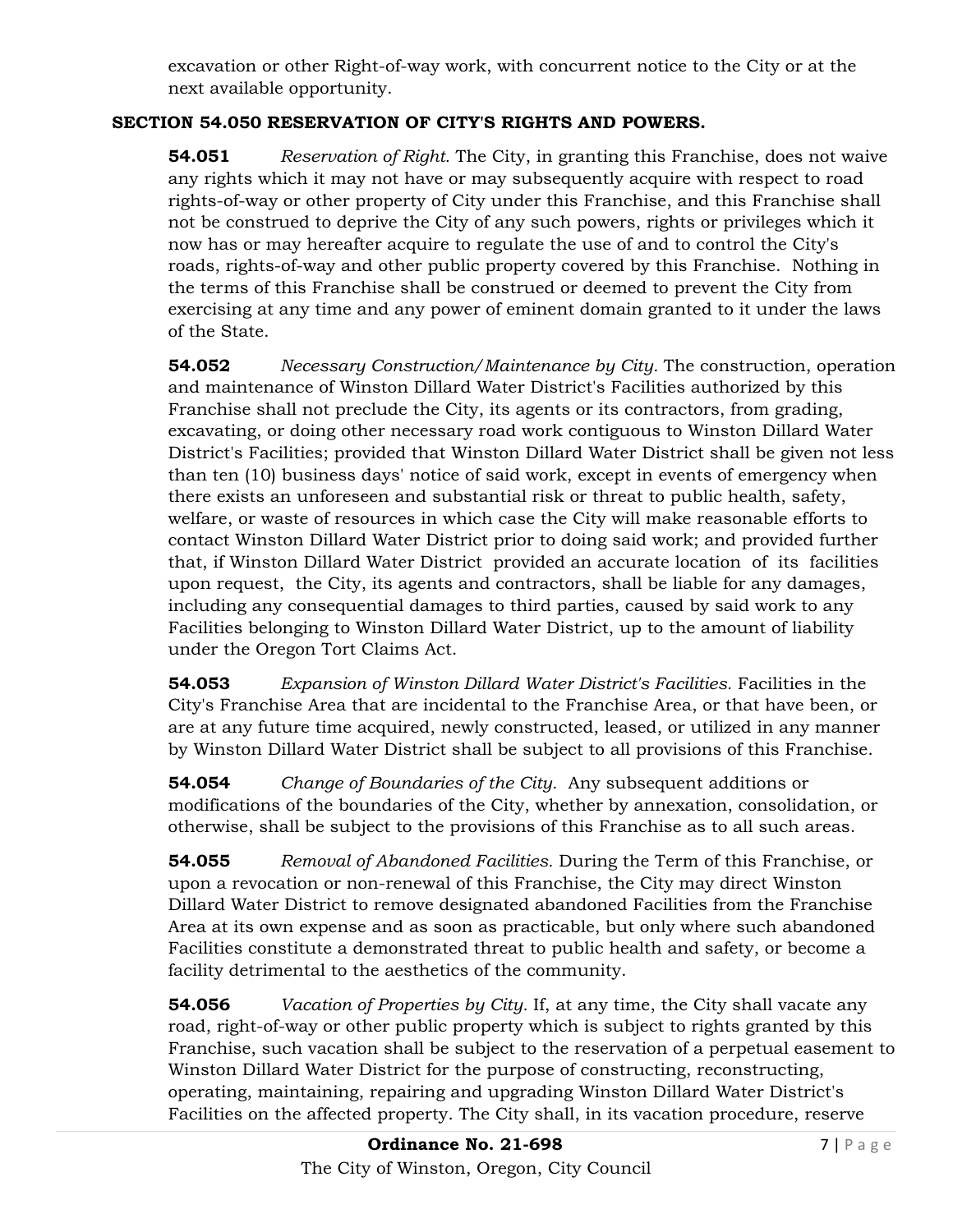and grant said easement to Winston Dillard Water District for existing Winston Dillard Water District's Facilities and shall also expressly prohibit any use of the vacated properties which will interfere with Winston Dillard Water District's full enjoyment and use of said easement.

### **SECTION 54.060 RELOCATION OF WINSTON DILLARD WATER DISTRICT'S FACILITIES.**

**54.061** *Relocation of Facilities Requested by City.* Upon request of the City, Winston Dillard Water District shall relocate its Facilities as necessary within the Franchise Area as specifically designated in design plans that are no less than sixty (60) percent complete by the City for such purpose. For purposes of this provision, all reasonable efforts shall be made by the City, with input from Winston Dillard Water District, to minimize the impacts of potential relocation. The City shall provide Winston Dillard Water District reasonable notice of any intended or expected requirement or request to relocate Winston Dillard Water District's Facilities. Said notice shall not be less than ninety (90) calendar days prior to any such relocation and, depending on the circumstances, may be greater than one hundred twenty (120) calendar days if necessary, to allow Winston Dillard Water District sufficient time to arrange for relocation upon consultation with the City. In cases of emergency, or where not otherwise reasonably foreseeable by the City, the notice requirements of this Section may be shortened by discussion and agreement between the Parties. The City shall use reasonable efforts to cause any such relocation to be consistent with any applicable long-term development plan(s) of the City. In the event a relocation forces Winston Dillard Water District off City's existing Right(s)-of-way then the City shall accommodate such relocation by securing an acceptable, alternate location for, and removing any obstructions, including, without limitation, trees, vegetation, or other objects that may interfere with the installation, operation, repair, upgrade or maintenance of Winston Dillard Water District's Facilities on the affected Property. If the City requires the subsequent relocation of any of Winston Dillard Water District's Facilities within five (5) years from the date of relocation of such Facilities or installation of new Facilities that is the result of the same Right-of-way project, regardless of the cause for either the initial or subsequent relocation, the City shall bear the entire cost of such subsequent relocation. Winston Dillard Water District agrees to relocate all Facilities promptly within a reasonable time. Upon notice from the City, the parties agree to meet and determine a reasonable relocation time, which shall not exceed the time normally needed for construction projects of the nature of the City's relocation request unless otherwise mutually agreed. This Section shall not apply to Facilities in place pursuant to private easement held by Winston Dillard Water District, regardless of whether such Facilities are also located within the Franchise Area. In the event the City requests relocation of Facilities that are in place pursuant to an existing easement, said relocation shall be treated in the same manner as a relocation requested by third parties under *Section 54.052*, below, with the City bearing the expense of relocation.

**54.062** *Relocation of Facilities Requested by Third Parties.* City acknowledges that Winston Dillard Water District is obligated to provide Water service and related line extension or relocation of Facilities for the benefit of its customers and to require compensation for such services on a non-preferential basis. If Facilities are to be relocated at the request of or for the main benefit of a third party, the City shall not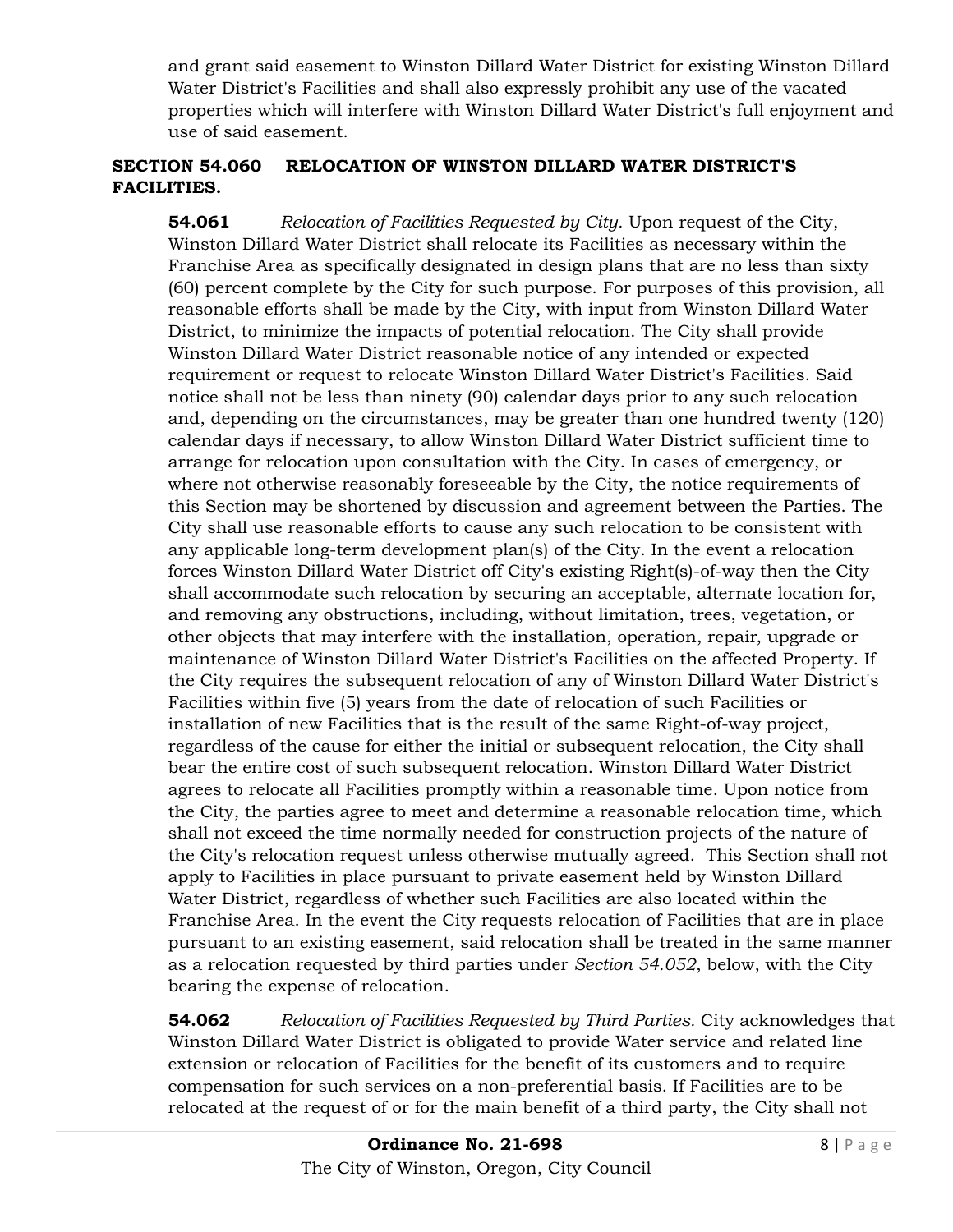require Winston Dillard Water District to relocate its Facilities until such time as a suitable location can be found and the third party has entered into an agreement to reimburse Winston Dillard Water District for its reasonable costs of relocation.

**54.063** *Availability of Other Funds.* In the event the City applies for federal, state or other non-City funding for right-of-way improvements, the City shall make a reasonable effort to include funding for utility relocation purposes, provided such funds do not interfere with the City's right to obtain the same or similar funds, or otherwise create any expense or detriment to the City. The City may recover all costs from granting federal or state agency, including internal costs, associated with obtaining such funds.

#### **SECTION 54.070 INDEMNITY.**

**54.071** *Indemnification of City*. Winston Dillard Water District shall indemnify, defend, and hold the City (including its officers, agents, employees and volunteers) harmless for, from and against any and all claims for injury, damage, loss, cost, expense (including court and appeal costs and attorney, architect, and engineering fees or expenses) and liability of any kind arising from or connected with (a) any act or omission of Winston Dillard Water District to keep its Facilities in a safe condition; (b) any casualty or accident caused by the officers, employees, agents, contractors, or subcontractors of Winston Dillard Water District in the construction, operation, maintenance, repair or removal of its Facilities; and (c) any breach of this Franchise. However, this provision shall not apply to the negligent or willful acts or omissions of the City, for which the City will indemnify Winston Dillard Water District as provided by *Section 54.062* of this Franchise and to the extent allowable under the Oregon Tort Claims Act.

**54.072** *Indemnification of Winston Dillard Water District.* To the extent permitted by law, City agrees to defend and indemnify Winston Dillard Water District, its officers and employees, from any and all liabilities, claims, causes of action, losses, damages and expenses, including costs and reasonable attorney fees, that Winston Dillard Water District may sustain, incur, become liable for, or be required to pay, as a consequence of or arising from, the negligent acts or omissions of the City, its appointed and elected officers and employees, agents, contractors in connection with City's obligations under this Franchise; provided, however, that this indemnification provision shall not apply to the extent that said liabilities, claims, damages, losses and so forth were caused by or result from the negligence of Winston Dillard Water District, its employees or agents.

#### **SECTION 54.080 FRANCHISE DISPUTE RESOLUTION.**

**54.081** *Non-waiver.* Failure of a Party to declare any breach or default of this Franchise immediately upon the occurrence thereof, or delay in taking any action in connection therewith, shall not waive such breach or default, but the Party shall have the right to declare any such breach or default at any time. Failure of a Party to declare one breach or default does not act as a waiver of the Party's right to declare another breach or default. In addition, the pursuit of any right or remedy by the City shall not prevent the City from thereafter declaring a revocation and forfeiture for breach of the conditions of the Franchise.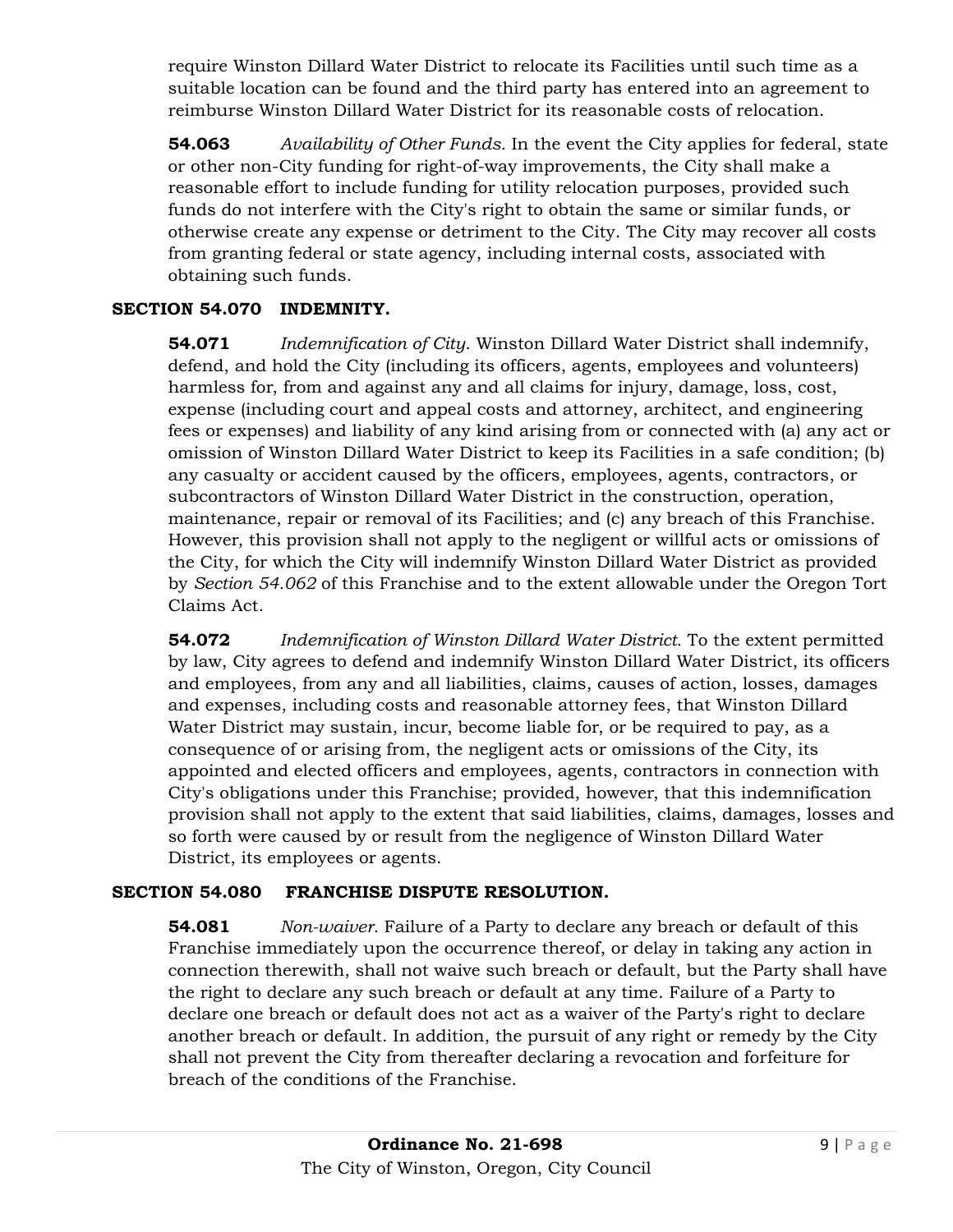**54.082** *Dispute Resolution by the Parties.* Disputes regarding the interpretation or execution of the terms of this Franchise that cannot be resolved by department counterparts representing the Parties, shall be submitted to the City's Attorney and an attorney representing Winston Dillard Water District for resolution. If a mutually satisfactory or timely resolution cannot then be reached by the above process, prior to resorting to a court of competent jurisdiction, the Parties shall submit the dispute to a non-binding alternate dispute resolution process agreed to by the Parties.

**54.083** *Right of Enforcement.* No provision of this Franchise shall be deemed to bar the right of the City or Winston Dillard Water District to seek judicial relief from a violation of any provision of the Franchise to recover monetary damages for such violations by the other Party or to seek enforcement of the other Party's obligations under this Franchise by means of specific performance, injunctive relief or any other remedy at law or in equity pursuant to *Section 54.074.* Exclusive venue for any litigation between the City and Winston Dillard Water District arising under or regarding this Franchise shall occur, if in the state courts, in Douglas County Circuit Court, and if in the federal courts, in the United States District Court for the District of Oregon.

**54.084** *Attorneys' Fees and Costs.* Each Party shall pay for its own attorneys' fees and costs incurred in any dispute resolution process or legal action arising out of the existence of this Franchise.

# **SECTION 54.090 GENERAL PROVISIONS.**

**54.091** *Franchise as Contract, no Third-Party Beneficiaries.* This Franchise is a contract between the Parties and binds and benefits the Parties and their respective successors and assigns. This Franchise does not and is not intended to confer any rights or remedies upon any persons, entities or beneficiaries other than the Parties.

**54.092** *Force Majeure.* In the event the Parties are delayed in or prevented from the performance of any of its obligations under the Franchise by circumstances beyond said Party's control (Force Majeure) including, without limitation, third party labor disputes, fire, explosion, flood, earthquake, power outage, acts of God, war or other hostilities and civil commotion, then said Party's performance shall be excused during the period of the Force Majeure occurrence. Each affected Party will use all commercially reasonable efforts to minimize the period of the disability due to the occurrence. Upon removal or termination of the occurrence, said Party will promptly resume performance of the affected Franchise obligations in an orderly and expeditious manner.

**54.093** *Prior Franchises Superseded.* As of the Effective Date, this Franchise shall supersede all prior Water franchises for the Franchise Area previously granted to Winston Dillard Water District or its predecessors by City, and shall affirm, authorize and ratify all prior installations authorized by permits or other action not previously covered by prior Franchise. Termination of the prior Franchise shall not, however, relieve the Parties from any obligations which accrued under said Franchise prior to its termination, including but not limited to, any outstanding indemnity, reimbursement or administrative fee payment obligations.

**54.094** *Severability.* The Franchise is granted pursuant to the laws of the State of Oregon relating to the granting of such rights and privileges by City. If any article,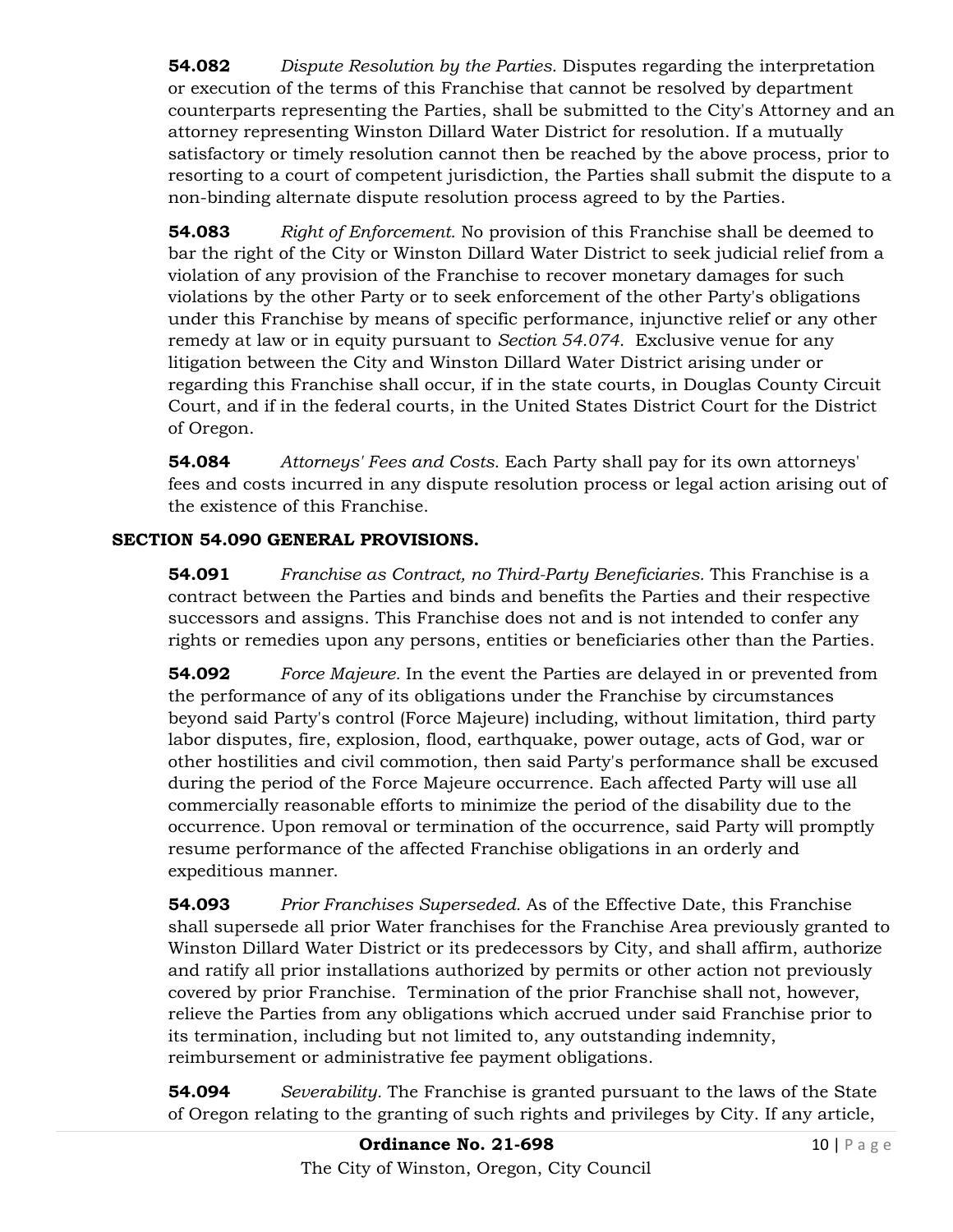section, sentence, clause, or phrase of this Franchise is for any reason held illegal, invalid, or unconstitutional, such invalidity shall not affect the validity of the Franchise or any of the remaining portions. The invalidity of any portion of this Franchise shall not abate, reduce, or otherwise affect any obligation required of the Parties.

**54.095** *Changes or Amendments.* Changes or amendments to this Franchise shall be in writing and shall not be effective until lawfully adopted by the City and agreed to by Winston Dillard Water District.

**54.096** *Supremacy and Governing Law.* This Agreement shall be interpreted, construed and enforced in all respects in accordance with the laws of the State of Oregon. In the event of any conflict between this Franchise and any City ordinance, regulation or permit, the provisions of this Franchise shall control.

**54.097** *Headings.* The headings or titles in this Franchise are for the purpose of reference only and shall not in any way affect the interpretation or construction of this Franchise.

**54.098** *Acceptance of Franchise.* Winston Dillard Water District shall, within thirty (30) days after passage of this Ordinance, file with the City Recorder, its acceptance of the terms and conditions of this Franchise.

**54.099** *Abandonment or Suspension of Franchise Rights and Obligations.* Winston Dillard Water District may at any time abandon the rights and authorities granted hereunder, provided that six (6) months' written notice of intention to abandon is given to City.

**54.100** *Venue.* This Franchise Agreement has been made entirely within the state of Oregon. If any suit or action is filed by any party to enforce this Franchise Agreement or otherwise with respect to the subject matter of this Agreement, exclusive venue shall be in the federal or state courts in Douglas County, Oregon.

**54.101** *Insurance.* Winston Dillard Water District shall procure and maintain for the duration of the Franchise, insurance, or evidence of self-insurance, against claims for injuries to persons or damages to property which may arise from or in connection with the exercise of the rights, privileges and authority granted hereunder to Winston Dillard Water District, its agents, representatives or employees. Winston Dillard Water District shall provide a copy of such insurance certificate to the City for its inspection prior to the adoption of this Franchise, and such insurance shall evidence:

- Comprehensive general liability insurance, written on a claims made basis, with limits not less than: (a) \$2,000,000 for bodily injury or death to each person; (b) \$2,000,000 for property damage resulting from any one accident; and (c) \$2,000,000 for all other types of liability;
- Automobile liability for owned, non-owned and hired vehicles with a limit of \$1,000,000 for each person and \$1,000,000 for each accident;
- Worker's compensation coverage in accordance with the applicable laws of the state of Oregon.